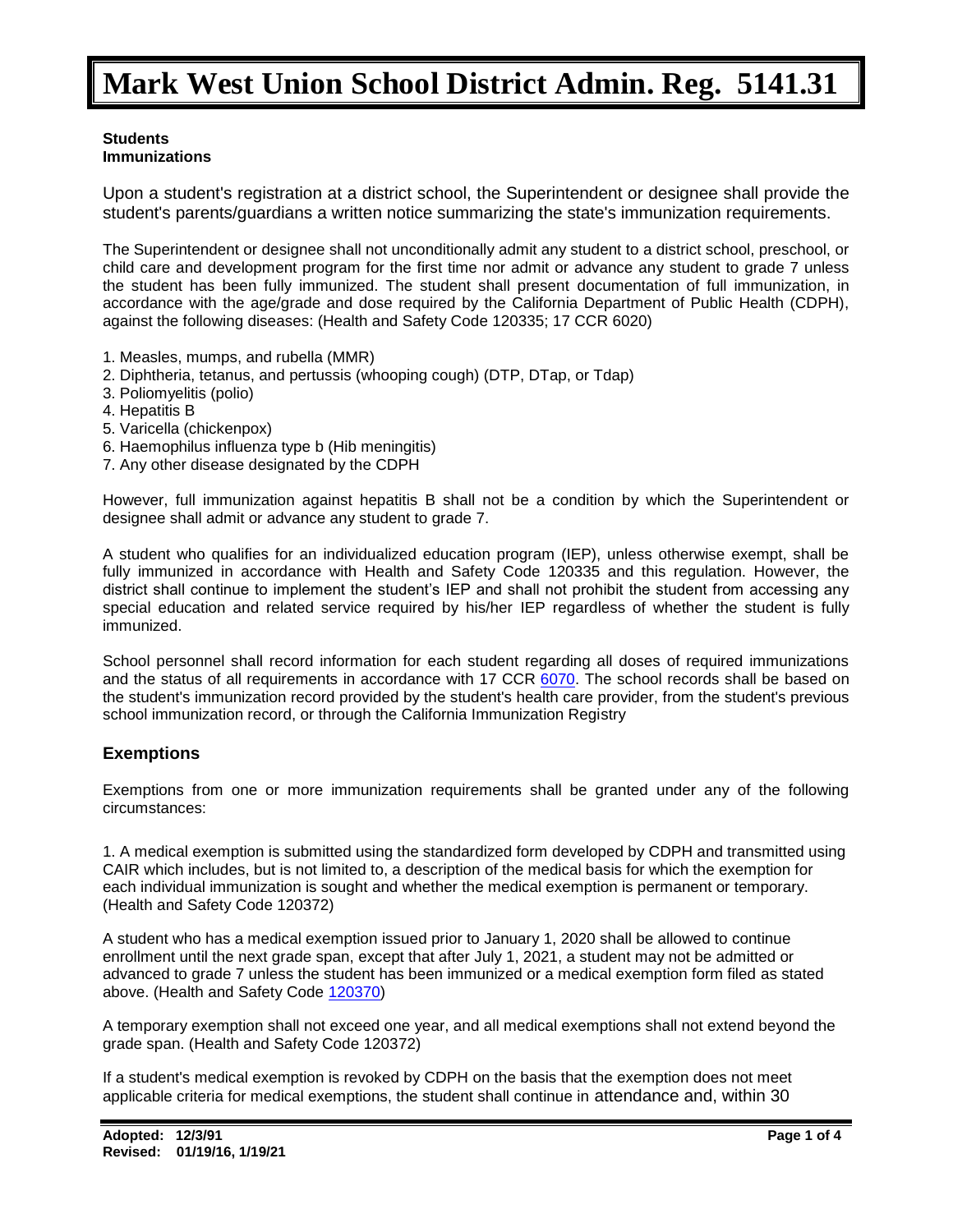calendar days of the revocation, commence the immunization schedule required for conditional admittance pursuant to 17 CCR [6050,](http://gamutonline.net/displayPolicy/368349/5) as described below. (Health and Safety Code 120372)

The student's parent/guardian may appeal a revocation to the Secretary of California Health and Human Services. If a revocation is appealed, the student shall continue in attendance and shall not be required to commence the immunization schedule required for conditional admittance provided the appeal is filed within 30 calendar days of the revocation.

2. The student's parent/guardian files with the district, before January 1, 2016, a letter or written affidavit stating that an immunization is contrary to the student's personal beliefs, in which case the student shall be exempted from the immunization until the student enrolls in the next applicable grade span requiring immunization (birth to preschool, grades K-6 to grades 7-12).

When a student transfers to a different school within the district or transfers into the district from another school district in California, the student's personal beliefs exemption filed before January 1, 2016 shall remain in effect until the next applicable grade span. A student transferring from a school outside the district shall present a copy of the personal beliefs exemption upon enrollment. When a student transfers into the district from outside California and presents a personal beliefs exemption issued by another state or country prior to January 1, 2016, the Superintendent or designee may consult with legal counsel regarding the applicable immunization requirements.

3. The student is enrolled in an independent study program pursuant to Education Code 51745-51749.6 and does not receive classroom-based instruction.

#### **Conditional Enrollment**

The Superintendent or designee may conditionally admit a student with documentation from an authorized health care provider that:

1. The student has not received all the immunizations required for his/her age group, but has commenced receiving doses of all required vaccines and is not due for any other doses at the time of admission. The Superintendent or designee shall notify the student's parents/guardians of the date by which the student must complete all the remaining doses as specified in 17 CCR [6035](http://gamutonline.net/displayPolicy/368366/5)

In addition, a transfer student may be conditionally admitted for up to 30 school days while the student's immunization records are being transferred from the previous school. If such documentation is not presented within 30 days, the student shall be excluded from school until the required immunizations have been administered.

The Superintendent or designee shall review the immunization record of each student admitted conditionally every 30 days until that student has received all the required immunizations. If the student does not receive the required immunizations within the specified time limits, he/she shall be excluded from further attendance until the immunizations are received.

The Superintendent or designee shall immediately enroll homeless students, foster youth, and students of military families even if their immunization records are missing or unavailable at the time of enrollment. School or district staff shall work with the student's prior school to obtain the student's immunization records or shall ensure that he/she is properly immunized.

#### **Exclusions Due to Lack of Immunizations**

If an enrolled student who was previously believed to be in compliance with immunization requirements is subsequently discovered to not be in compliance with requirements for unconditional or conditional admission, the Superintendent or designee shall notify the parent/guardian that evidence of proper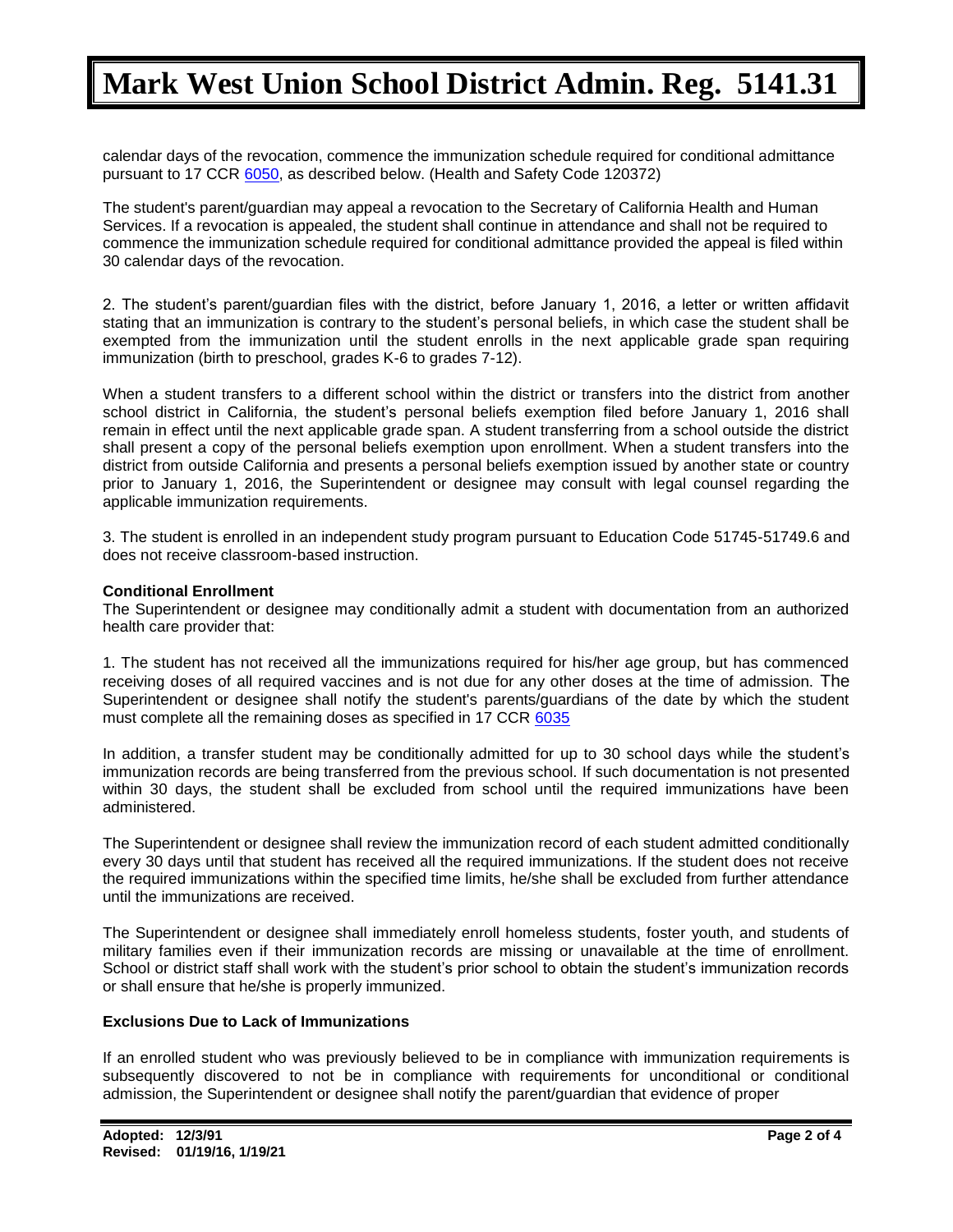immunization or an appropriate exemption must be provided within 10 school days. This notice shall refer the parent/guardian to the student's usual source of medical care or, if the student has no usual source of medical care, then to the county health department or school immunization program, if any.

The Superintendent or designee shall exclude from further attendance an enrolled student who fails to obtain the required immunization within 10 school days following the parent/guardian's receipt of the notice specified above. The student shall remain excluded from school until documentation is provided indicating that the student has received a dose of each required vaccine due at that time.

#### **Exclusion Due to Exposure to Disease**

If the district has good cause to believe that a student has been exposed to a disease listed in the section "Required Immunizations" above and documentation of immunization does not show proof of immunization against that disease, that student may be temporarily excluded from the school until the local health officer is satisfied that the student is no longer at risk of developing or transmitting the disease.

#### **Records**

Each student's immunization record shall be retained as part of the student's mandatory permanent student record. District staff shall maintain the confidentiality of immunization records and may disclose such information to state and local health departments only in accordance with law.

The district shall also retain in the mandatory student record any physician or health officer statement, personal beliefs letter or affidavit, reason for conditional enrollment, or any other documentation related to the student's immunization or exemptions.

At least annually, the Superintendent or designee shall file a written report on the immunization status of new students with CDPH and the local department of public health on forms prescribed by CDPH**.**

#### **Audits**

If an audit reveals deficiencies in the district's reporting procedures, the Superintendent or designee shall present the Board with a plan to remedy such deficiencies.

#### **Immunizations for Grades K-12**

Students entering the district in grades Kindergarten through 12 shall have received the following immunizations:

#### 1. **Measles, mumps and rubella (MMR) vaccine**

- a. Students entering at the kindergarten level shall have received two doses on or after their first birthday, except one dose may be a measles-only vaccine.
- b. Mumps vaccine shall not be required for students age seven or older.
- c. Students entering or advancing to seventh grade shall be required to have a second dose of measles-containing vaccine if they have not previously obtained a second dose.
- 2. **Diphtheria**, tetanus and pertussis (whooping cough) vaccine (DTP or DTaP)
	- a. Five doses shall be required for students ages four through six. However, four doses shall meet the requirement if at least one dose was given on or after the fourth birthday.
	- b. Four doses shall be required for students age seven or older. However, three doses shall meet the requirement if at least one dose was given on or after the second birthday.
	- c. Pertussis immunization shall not be required for students age seven or older.
	- d. A tetanus and diphtheria (Td) shot is recommended but not required for seventh-grade students who have not had a booster within the past five years.

#### 3. **Poliomyelitis (polio) vaccine**